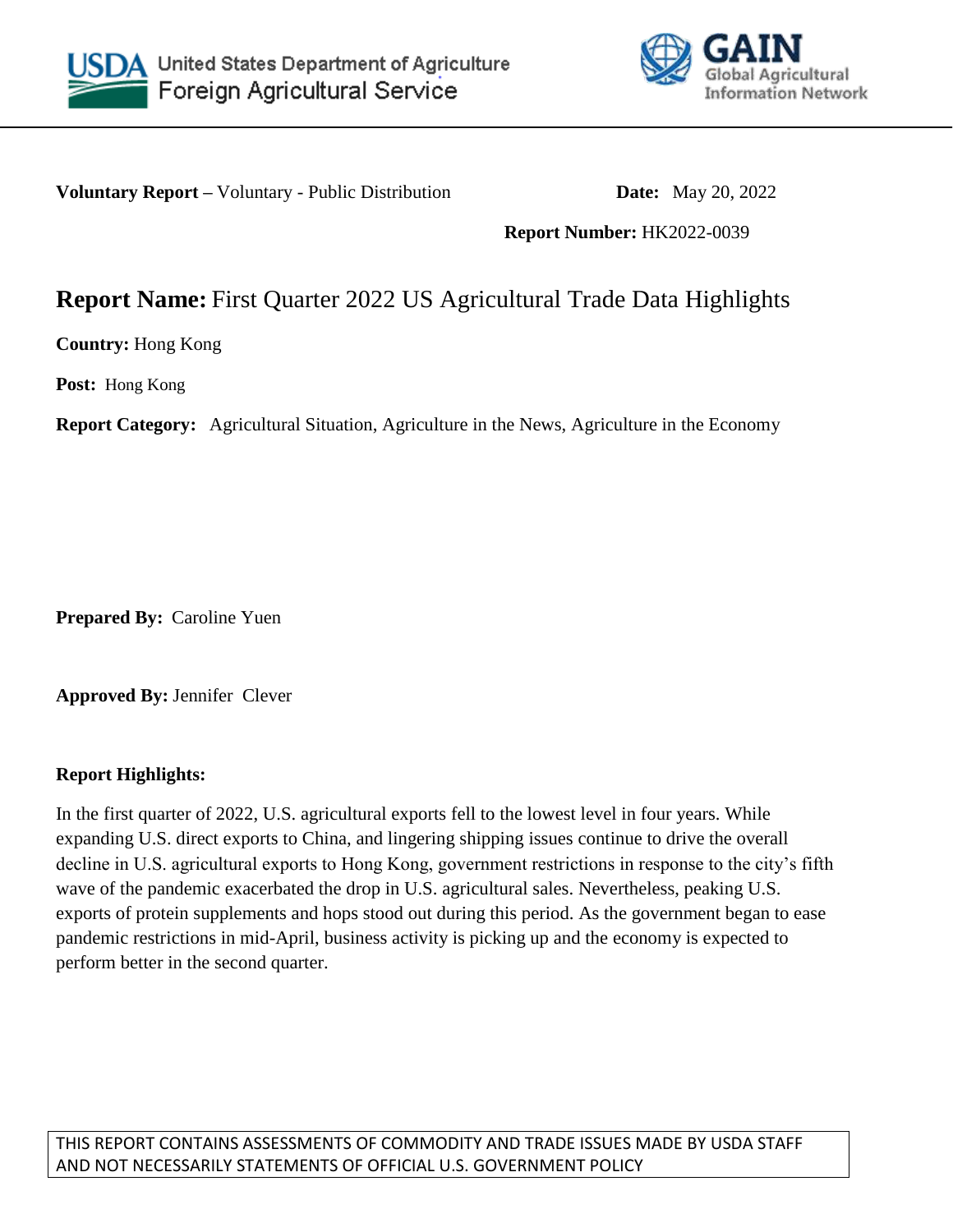



In the first quarter of 2022, the total value of U.S. agricultural and food exports to Hong Kong dropped 22 percent compared to the same period last year. This first quarter drop was more severe than the 17 percent contraction in U.S. exports during the first quarter of 2021. The continuous decline in exports is primarily driven by growing direct U.S. shipments to mainland China and lingering U.S. shipping logistic issues. In addition, the slowdown of the local economy due to government restrictions in response to the fifth wave of pandemic exacerbated the drop in U.S. agricultural sales to the city. Compared to the last quarter of 2021, the contraction in U.S. agricultural exports during the first quarter of 2022 was even more dramatic at 48 percent. That said, during this period, U.S. exports of protein supplements and hops performed significantly well.

| <b>Product Group</b>                  | $2021 - Q1$<br>(Million)<br>USD) | $2022 - Q1$<br>(Million)<br>USD) | <b>Percent Change</b><br>2021 Q1/2022<br>Q1 | <b>Percent</b><br><b>Change</b><br>from<br><b>Previous</b><br>Quarter |
|---------------------------------------|----------------------------------|----------------------------------|---------------------------------------------|-----------------------------------------------------------------------|
| Consumer-Ready                        | 347                              | 275                              | $-21$                                       | $-50$                                                                 |
| <b>Agricultural Related</b>           | 38                               | 22                               | $-43$                                       | $-62$                                                                 |
| Intermediate                          | 32                               | 26                               | $-19$                                       | 29                                                                    |
| <b>Bulk</b>                           | 7                                | 7                                | 3                                           | $-1$                                                                  |
| <b>Total Agricultural and Related</b> | 424                              | 329                              | $-22$                                       | $-48$                                                                 |

Source: U.S. Census Bureau Trade Data

The first quarter of the year tends to be a low season for trade following the traditional peak before Christmas and the Chinese New Year holidays. However, during the first three months of 2022, the Hong Kong government-imposed limitations on dinning, the celebration of banquets and family gatherings further discouraged local demand for premium foods. While food retail sales fared better than other sectors, it did not make up for the loss in sales within the hospitality sector.

Source: U.S. Census Bureau Trade Data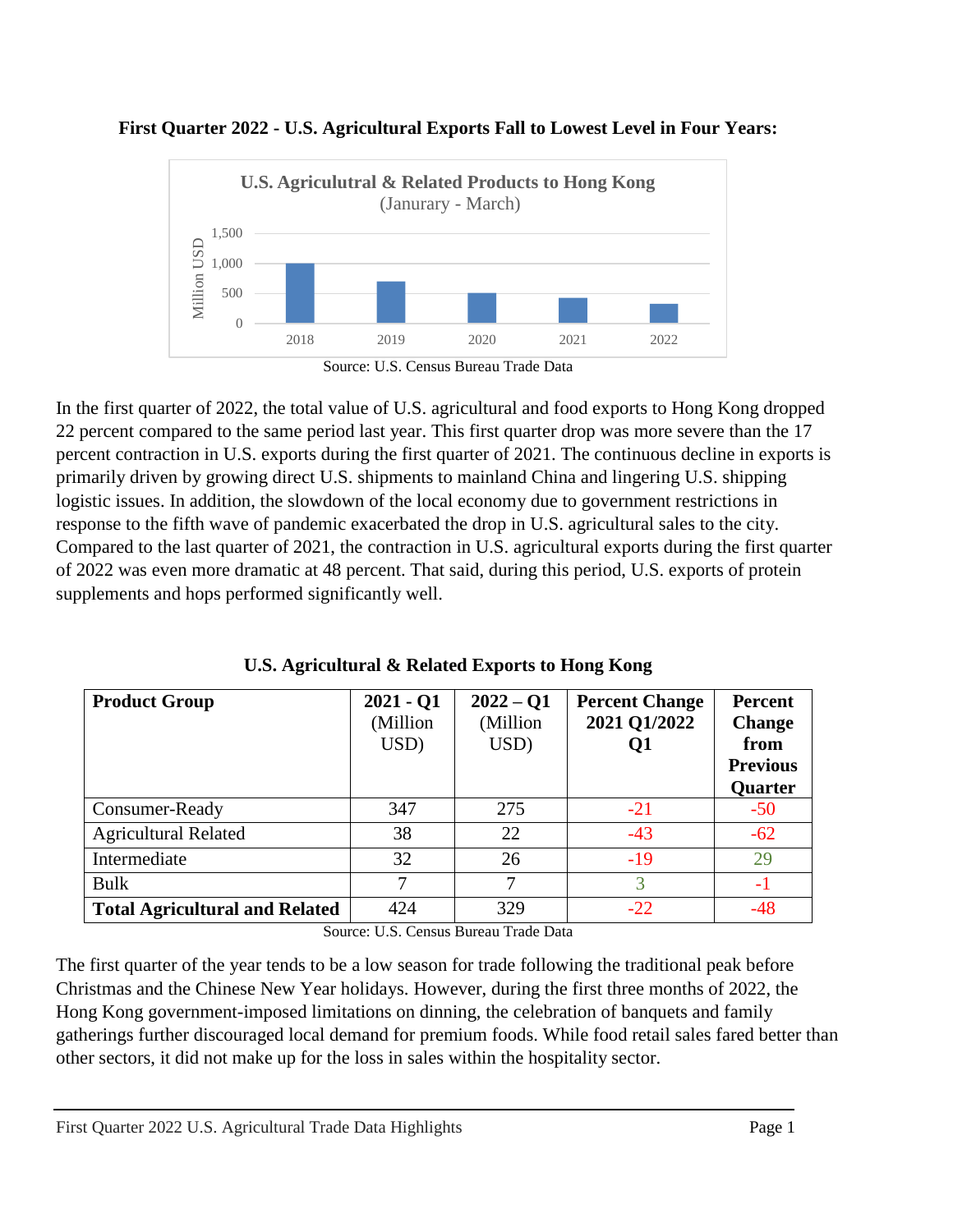**Consumer-Ready Products:** Hong Kong is the 11<sup>th</sup> largest market for this U.S. product category, which remains the leading driver of U.S. agricultural and food exports to Hong Kong. Over the past quarter, products that recorded growth included wine, processed vegetables, eggs, non-alcoholic beverages, processed fruit, confectionary, and distilled spirits. Of note, exports of spirits recovered by growing 125 percent, but the export value in the first quarter of 2022 (\$769,000) was still less than its peak of \$2 million in the first quarter of 2019. Although egg exports to Hong Kong increased four percent, the export volume decreased. While U.S. egg sales were having a terrific year in 2021, the avian influenza outbreak in the United States has caused egg prices to spike resulting in lower export volumes. This is a trend that is expected to continue at least for the next quarter. In addition, U.S. sales of products primarily for re-exports to China, such as beef, food preparations, fruit, poultry, pork, and tree nuts, dropped between 10 and 36 percent. During this period, U.S. poultry exports to Hong Kong decreased 17 percent but not due to the prevailing avian influenza outbreak as in the case of eggs. The three U.S. states that recorded the biggest drop in exports (namely, Georgia, South Carolina, and Washington) are currently not subject to any bans. Thus, decrease in overall U.S. poultry exports is likely attributed to ongoing shipping issues and expanding direct exports to mainland China.

**Ag-related Products:** In the first quarter of 2022, U.S. seafood exports to Hong Kong dropped 43 percent compared to the same period in 2021. Specifically, exports of lobsters, clams, and oysters dropped significantly. This trade contraction reflected the severe impact of the pandemic measures on Hong Kong's restaurant business. Social distancing measures such as prohibiting dining services after 6 p.m. and limiting each table to two people largely reduced demand for U.S. seafood products typically consumed at restaurants. Similarly, sales of U.S. forest products continued their declining trend, plummeting 50 percent quarter-on-quarter.

**Intermediate Products:** Despite the general 19 percent drop in this product category, there were two major expansions worth highlighting. For the first time, protein supplements became the largest export item within this category. U.S. exports of protein supplements increased 169 percent to \$5 million during January – March 2022. U.S. hop exports were another product that grew tremendously in the last quarter to \$3 million. The rise in hop exports is consistent with Post's observation of the growing popularity of local craft beer and indicative of the local preference for U.S. hops as ingredients. The demand is expected to rise further when the pandemic is over and economy rebounds, thus providing further opportunities for U.S. hop exports.

**Bulk Commodities:** In the first quarter of 2022, bulk exports increased 3 percent by value but dropped 2 percent by volume. The most noticeable example were corn exports, which increased 1 percent in value but contracted 5 percent in volume, reflecting rising prices. On the other hand, U.S. exports of rice, cotton and wheat increased both in value and volume but the unit price of all three products in the first quarter of 2022 was higher compared to the same period in 2021.

**Outlook for the Second Quarter:** Since April 2022, the Hong Kong government began to ease pandemic restrictions and released another round of consumption vouchers. Business in the city is picking up and the economy is expected to perform better in the second quarter. However, the prevailing pandemic conditions in mainland China and its associated stringent lockdown measures in Shanghai and